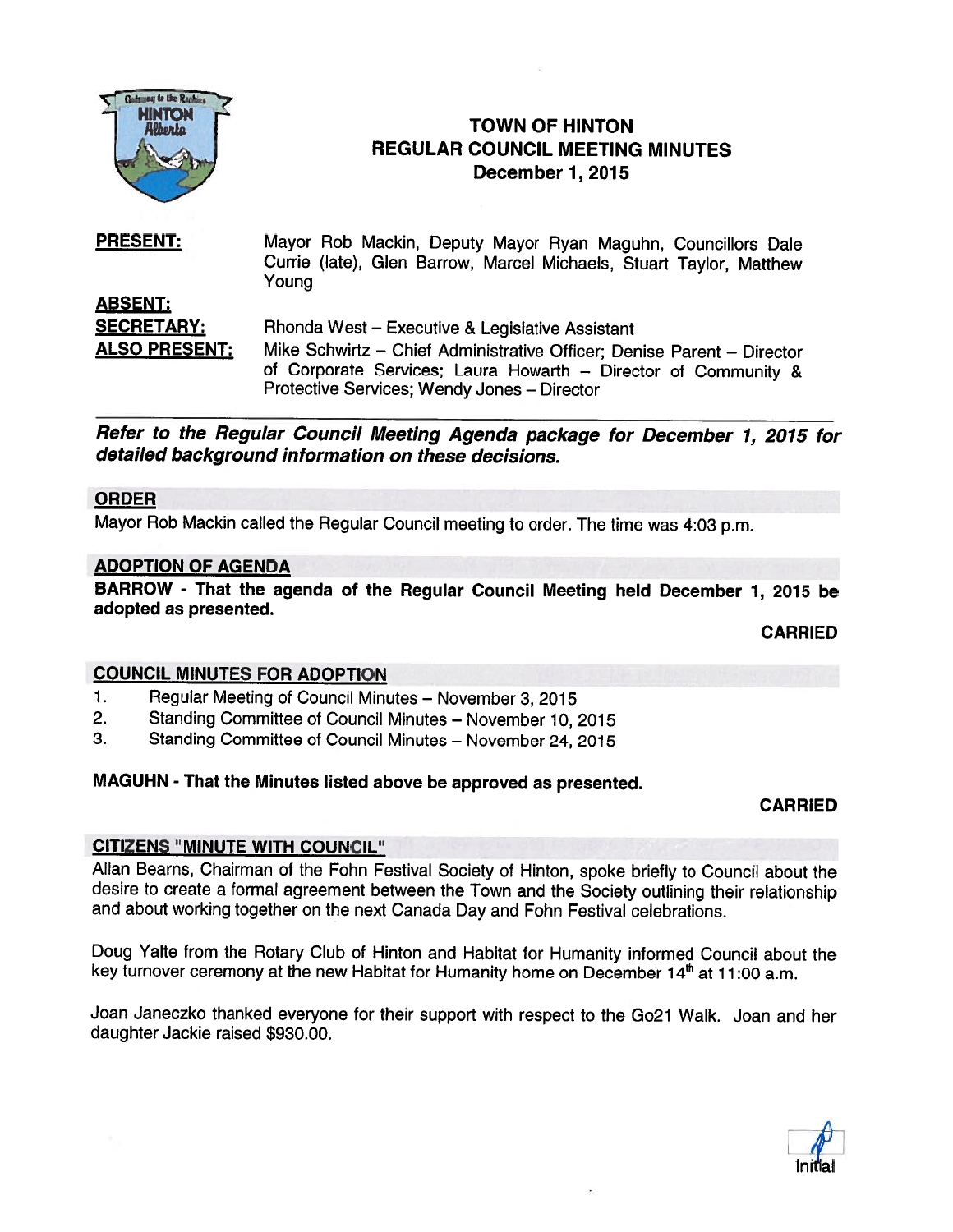## DELEGATIONS AND PRESENTATIONS

#### 1. HCHS Wolfpak

Ralph Underwood and members of the Hinton Wolfpak Football Team thanked Council and the Town of Hinton for the gran<sup>t</sup> received under the Community Grant Program. The funds allowed the team to purchase football equipment for bantam team members. <sup>A</sup> total of <sup>14</sup> kids came out and <sup>p</sup>layed. The team <sup>p</sup>layed <sup>2</sup> exhibition games and will look to add more on for next year.

## 2. Employment Program for Persons with Disabilities

Mandy Crespeigne of BRIDGES, spoke to Council about who the program serves, the types of disabilities and the Province's Strategic Direction. She reminded council that disabilities can be visible or invisible. She works with individuals to find the best fit for them in the workforce — real jobs for real people. She invited council to provide feedback.

## 3. Alberta Prevents Cancer

Yvonne Rempel, Community Health Promotion Facilitator, AHS, informed Council about the Alberta Prevents Cancer program and reviewed the "Road to Success" project. Hinton has been chosen as <sup>a</sup> <sup>p</sup>ilot community. The timeline for the project is November, <sup>2015</sup> — December, 2017. She recognized a municipality's role in community change. Some of the things a municipality can do are join in on the community conversations, <sup>g</sup>ive equa<sup>l</sup> focus to overall wellness and provide <sup>a</sup> long term vision for <sup>a</sup> healthy community. She encourage<sup>d</sup> everyone to make the healthy choice the easy choice.

Councillor Dale Currie joined the meeting at 4:20 p.m.

## 4. Proposed Performing Arts Facility

Mark Christensen, representing the Arts Society of Hinton, and Bob Udell spoke to council about the propose<sup>d</sup> renovation of the Guild to create <sup>a</sup> performance space. They informed Council that they believed the full build will benefit the community in three ways — building capacity, increasing the quality of life for the citizens, and by creating <sup>a</sup> small but viable economic ripple effect.

## ACTION ITEMS

# 1. Performing Arts Theatre Centre in Hinton (PATCH) — Build Out Project

MICHAELS — That Council approve the Arts Venue Project with <sup>a</sup> full detailed design at <sup>a</sup> cappe<sup>d</sup> \$2.5 million contribution from the Town of Hinton that excludes the approximately \$1.5 million in jnsurance money and grants and the approximate \$300,000 contrjbutjon from Yellowhead County and that the final design is brought back for council approva<sup>l</sup> before tender.

DEFEATED

YOUNG - That the Arts Venue project be advanced as <sup>a</sup> full build-out costing up to \$6 million, with any shortfall in funding (once grants, sponsorships, community fundraising etc. are maximized) to be covered by <sup>a</sup> maximum \$4.5 million debenture.

#### AMENDMENT:

TAYLOR — that the main motion be subject to <sup>a</sup> plebiscite.

DEFEATED

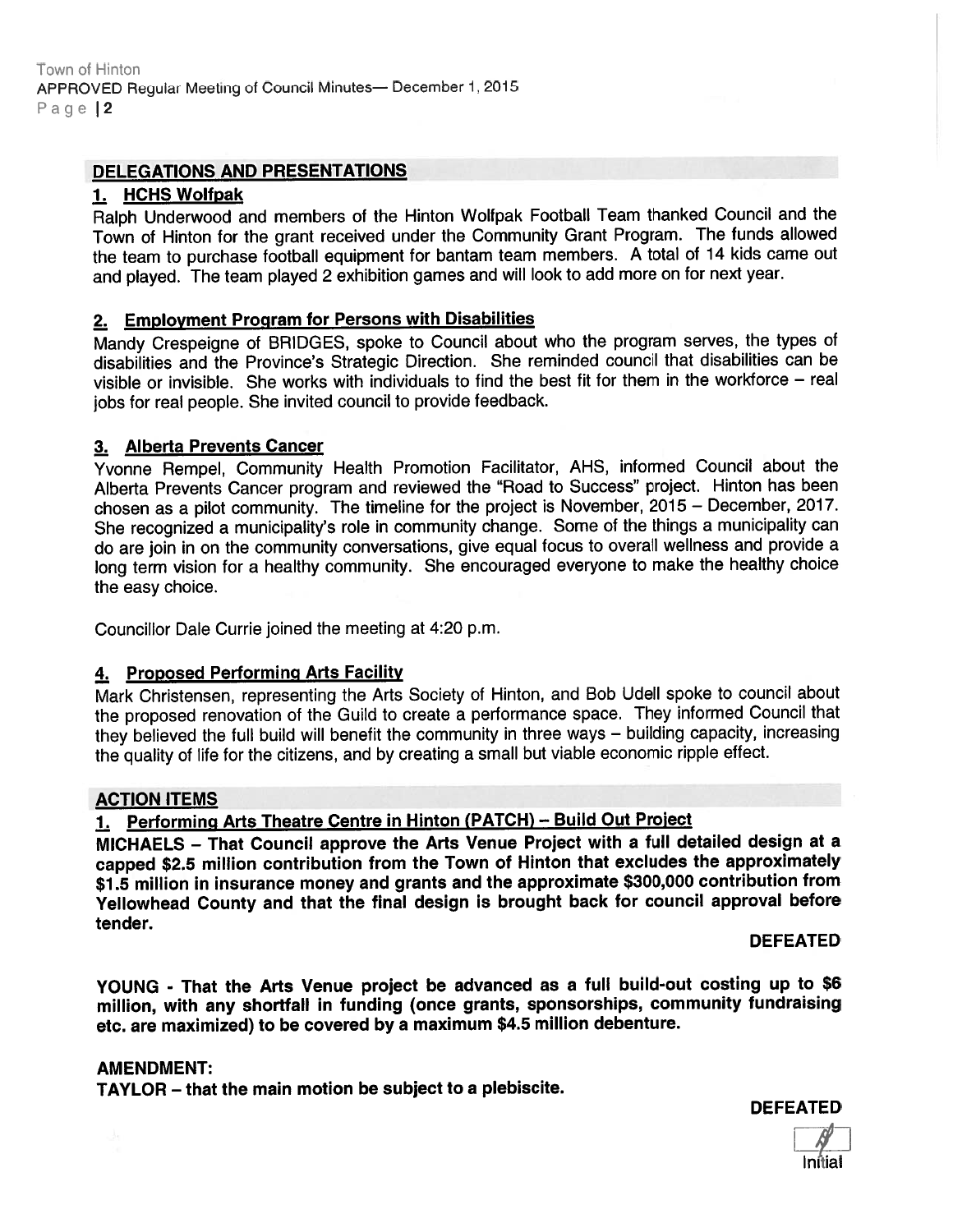The vote followed on the main motion: That the Arts Venue project be advanced as <sup>a</sup> full build-out costing up to \$6 million, with any shortfall in funding (once grants, sponsorships, community fundraising etc. are maximized) to be covered by <sup>a</sup> maximum \$4.5 million debenture. CARRIED

2. Global Traffic Group Ltd Contract

3. Land Sale re Innovista Phase I Lots 6 & 7

MAGUHN - That the Town of Hinton enter into an agreemen<sup>t</sup> with Global Traffic Ltd. for Automated Traffic Enforcement Services under the terms and conditions as previously reviewed by Council, In Camera. CARRIED And the Second Second Second Second Second Second Second Second Second S

TAYLOR - That Council accep<sup>t</sup> the offer from <sup>1504602</sup> Alberta Ltd. to purchase <sup>400</sup> and <sup>396</sup>

with terms/conditions as previously circulated and reviewed by Council, In Camera. CARRIED

4. Land Sale re Innovista Phase I Lot 8 BARROW - That Council accep<sup>t</sup> the offer from <sup>671505</sup> Alberta Ltd. to purchase <sup>380</sup> Fleming Drive (Lot 8, Block 1, Plan <sup>062</sup> 1008) located in Innovista Phase <sup>I</sup> at the price with terms/conditions as previously circulated and reviewed by Council, In Camera.

CARRIED

# 5. Yellowhead County Revenue Sharing Agreement

YOUNG - That Town Council approve entering into <sup>a</sup> new Revenue Sharing Agreement with Yellowhead County as presented in Attachment #1.

CARRIED

6. Council Procedure Bylaw #1060-4

BARROW - That Council <sup>g</sup>ive first reading to Council Procedure Bylaw #1060-4.

CARRIED

CURRIE - That Council <sup>g</sup>ive second reading to Council Procedure Bylaw #1060-4.

CARRIED

MAGUHN - That Council <sup>g</sup>ive unanimous consent for third reading to Council Procedure Bylaw #1060-4. CARRIED

MICHAELS - That Council <sup>g</sup>ive third and final reading to Council Procedure Bylaw #1060-4. CARRIED

Fleming Drive (Lots <sup>6</sup> & 7, Block 1, Plan <sup>082</sup> 1008) located in Innovista Phase <sup>I</sup> at the price